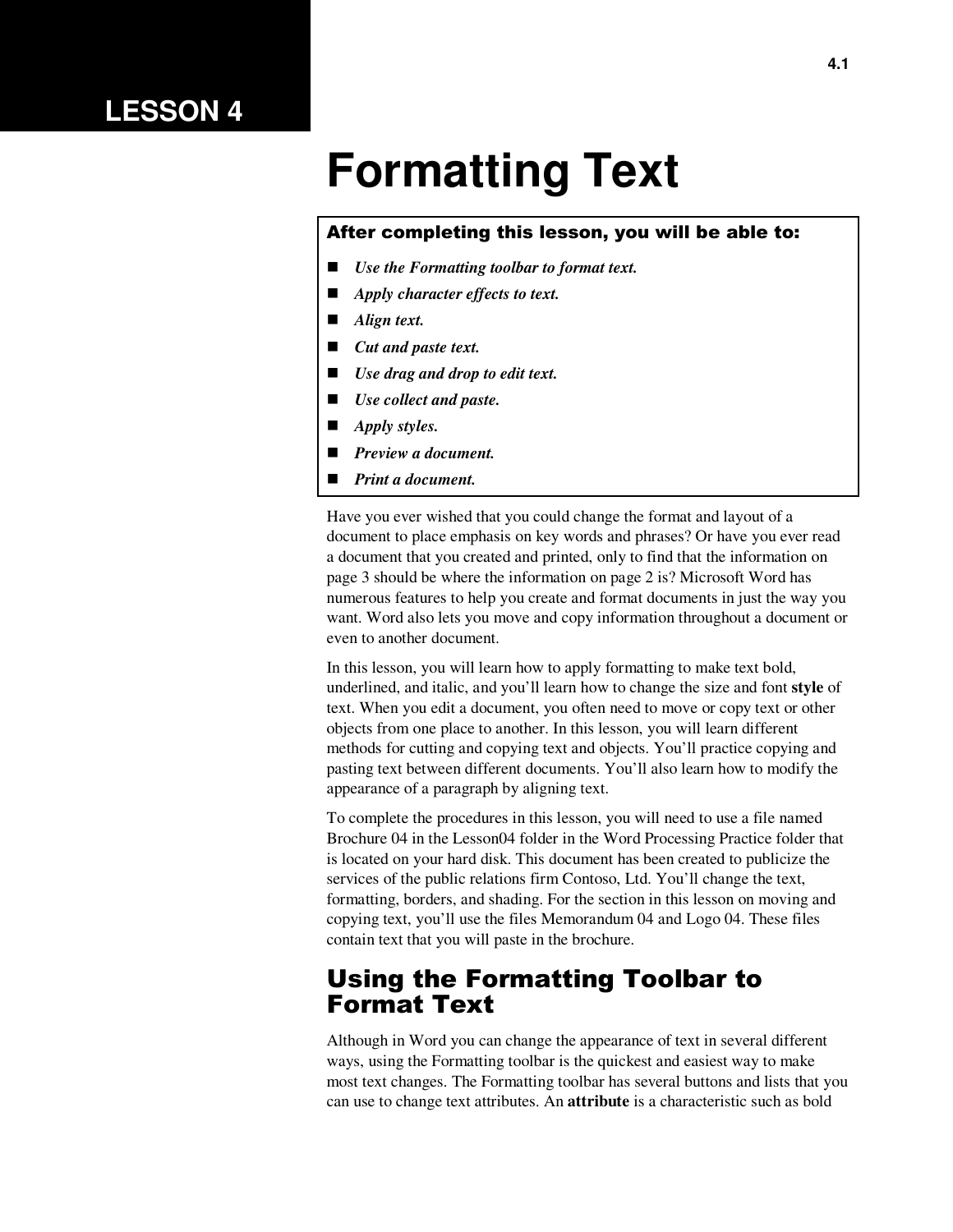In the following exercises, the Standard and Formatting toolbars have been separated.

The buttons on the toolbars toggle on and off. That is, when you click a button, you turn on the attribute. When you click the button again, you turn off the attribute.

When you create a new document, Word uses Times New Roman as the font in 12-point type as the default setting. A point is the equivalent of 1/72 of an inch in height. So 12-point text is one-sixth of an inch in height. formatting, italics, lowercasing, underlining, font (the style of the characters), font size, and even text color.

The boxes at the left end of the Formatting toolbar are, from left to right, the Style box, the Font box, and the Font Size box, as shown in the following illustration. These boxes tell you the name of the style, the name of the font, and the size of the font currently in use. (Styles are covered later in this lesson.) You click the down arrows on the right sides of the boxes to open the boxes and display content lists.

```
Document8 - Microsoft Word
                                                                       \Box \BoxFile Edit View Insert Format Tools Table Window Help
                                                              How do I use the Office As: \star X
D<del>FEBQ</del>BQ<sup>*</sup> X ™ & <u><</u> o · a · | & FEB # + Q T **
                                                            -2.
          4 Normal
```
When you select formatted text, the font and font size of the selected text appear on the Formatting toolbar—in the Font and Font Size boxes—only if the font and font size of the selected text is the same. If the font, font style, or font size varies throughout the selected text, the Font, Font Size, and Font Style boxes appear blank on the Formatting toolbar. If the selected text is bold, italic, or underlined, the relevant button on the Formatting toolbar appears recessed and in a lighter shade.

You can also use the Formatting toolbar to remove formatting. For example, if you want to remove the bold formatting from a title, you simply select the title text and click the Bold button.

When you are formatting a document, you can open the Reveal Formatting task pane (from the Format menu) to display the format of the selected text, such as its font and font effects. The Reveal Formatting task pane allows you to display, change, or clear the formatting for the selected text. You also can use the Reveal Formatting task pane to select text based on formatting so that you can compare the formatting used in the selected text with formatting used in other parts of the document.

In this exercise, you use the Formatting toolbar buttons to make text bold, italic, and underlined, and you use the Formatting down arrows to open lists on the Formatting toolbar to change the font and size of a heading.

- **1** On the Standard toolbar, click the Open button. The Open dialog box appears.
- **2** Click the Look in down arrow, click the icon for your hard disk, double-click the Word Processing Practice folder, and then doubleclick the Lesson04 folder.

The contents of the Lesson04 folder appear in the Open dialog box.

**3** Verify that the file Brochure 04 is selected and click the Open button. The Open dialog box closes and the file Brochure 04 appears in

Word.

**4** Select the heading line, Contoso, Ltd. Network.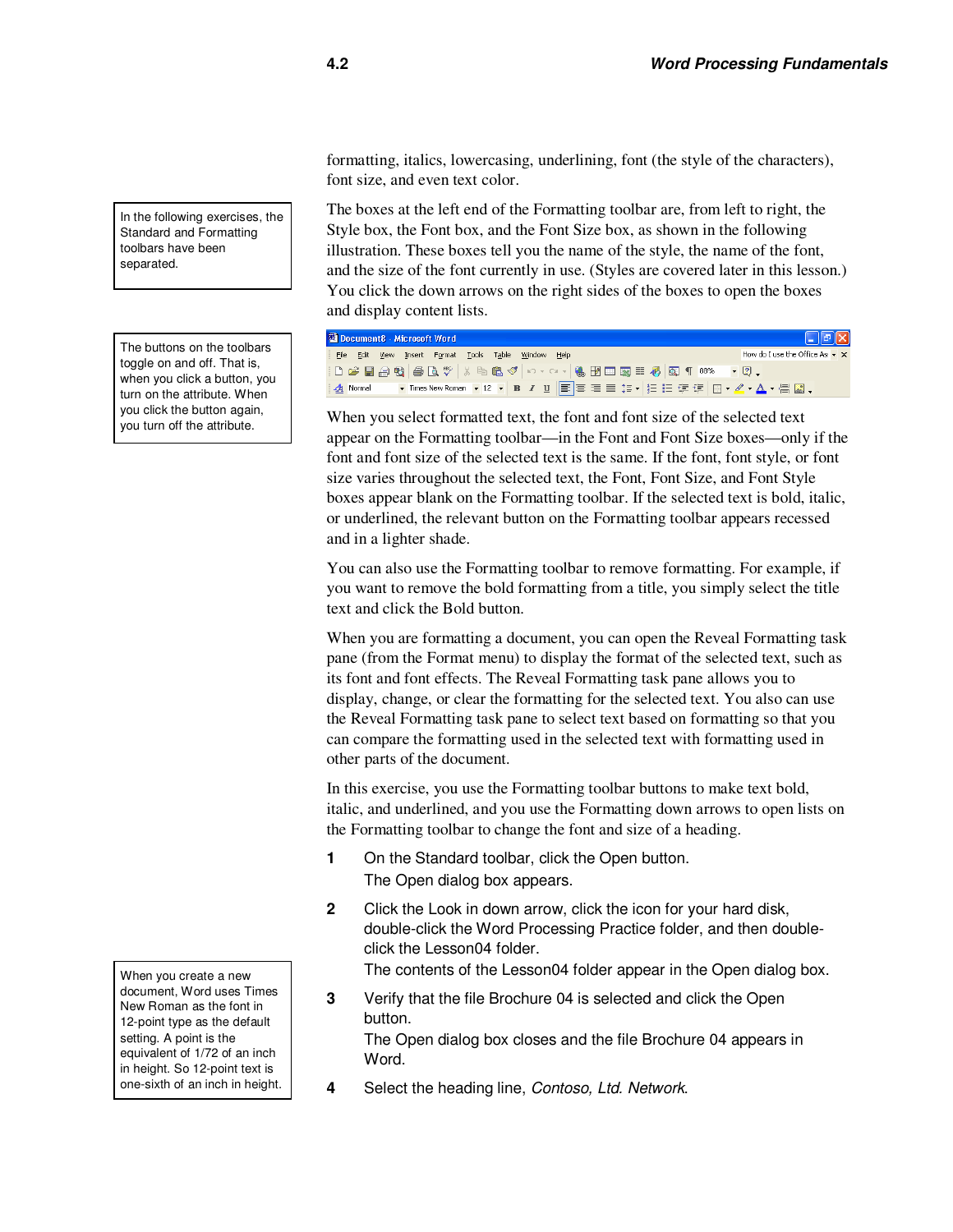You can also apply the Bold attribute to selected text by pressing the key combination Ctrl+B. Similarly, you can italicize selected text by pressing Ctrl+I.

You can also apply the Underline attribute to selected text by pressing Ctrl+U.

Note that the styles listed in the Font list on your computer screen might be different from the styles shown in this figure.

The most recently used fonts are listed first in the Font list, followed by an alphabetical listing of all available fonts.

The Font Size list displays whole numbers, but you can specify font sizes in half-point increments by typing the font size (for example, 10.5) in the Font Size box.

**5** On the Formatting toolbar, click the Bold button, and click the Italic button.

The title appears bold and italic.

- **6** Double-click the last word of the heading, Network, to select it.
- **7** On the Formatting toolbar, click the Underline button.
- **8** Click anywhere.
	- The text is no longer selected, and the word Network is underlined.
- **9** Triple-click the selection area (the area of the document to the left of the text).

All text in the document appears selected.

- **10** On the Formatting toolbar, click the Font down arrow. A list of available fonts appears.
	- h Century Schoolbook **T**  $\blacktriangle$ দ Arial ъ Lucida Calligraphy Ir Brush Script M7 **T** Verdana 軍 Comic Sans 从S **The Times New Roman** 生 Arial Narrow h Garamond **亚 Arial Black** Tir Agency FB 4 ALGERIAN
- **11** Scroll down, if necessary, and click Century Schoolbook. The text changes to the Century Schoolbook font.
- **12** On the Formatting toolbar, click the Font Size down arrow (to the right of the number 12).

A list of font sizes appears.



**13** Click 10.

The selected text is displayed in a smaller, 10-point font size.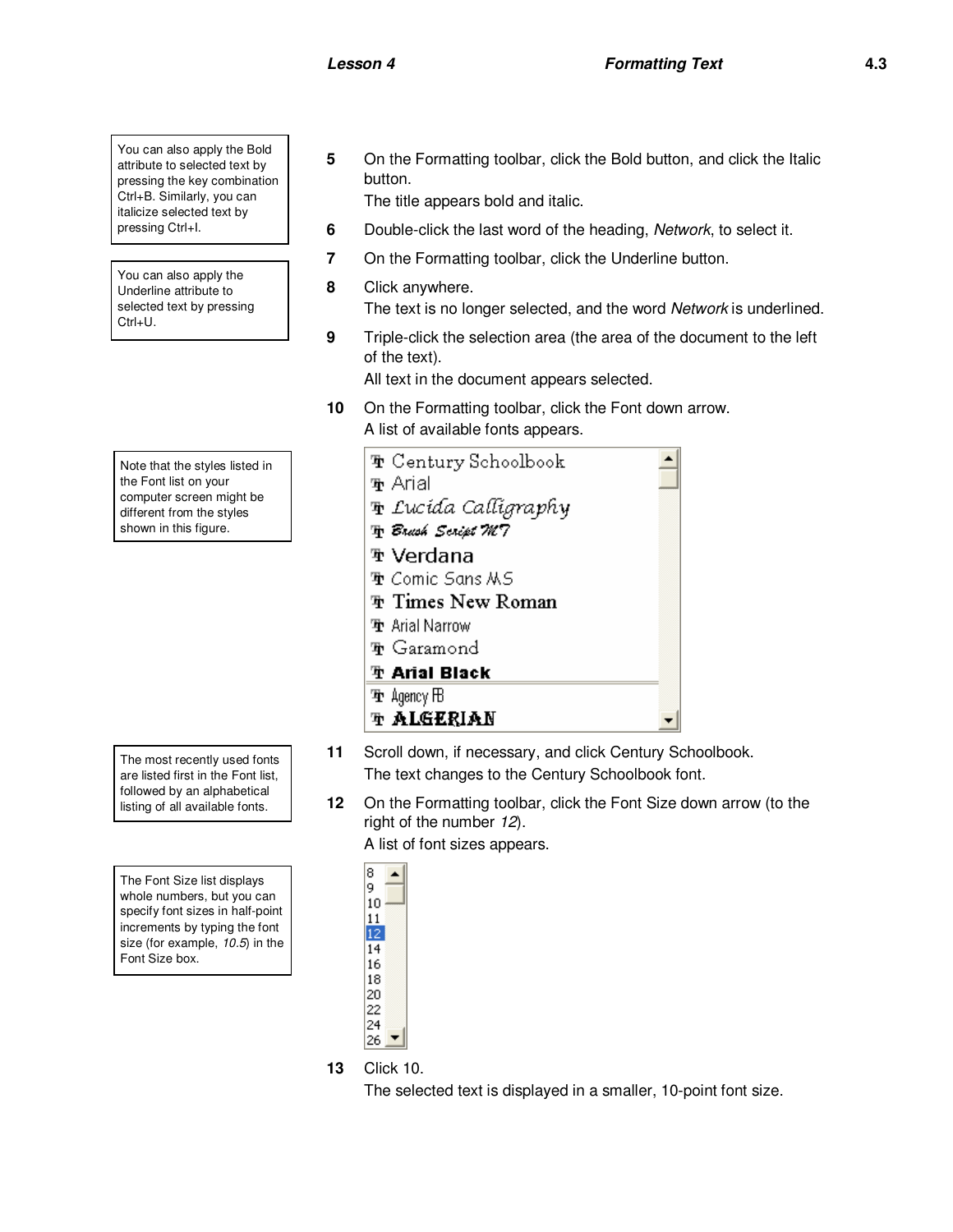**14** Click anywhere.

The text is no longer selected.

**15** On the Format menu, click Reveal Formatting. The Reveal Formatting task Pane appears, displaying the format of the selected text.

| <b>Reveal Formatting</b>                                                                                                                                                                                                                   |
|--------------------------------------------------------------------------------------------------------------------------------------------------------------------------------------------------------------------------------------------|
| <b>Selected text</b>                                                                                                                                                                                                                       |
| Contoso, Ltd. Ne                                                                                                                                                                                                                           |
| □ Compare to another selection                                                                                                                                                                                                             |
| Formatting of selected text                                                                                                                                                                                                                |
| ∃Font<br>Font:<br>(Default) Century<br>Schoolbook<br>10 <sub>pt</sub><br>Bold<br>Thalic<br>Language:<br>English $(U.S.)$<br>$\exists$ Paragraph<br><u> Alignment:</u><br>Left<br>Indentation:<br>Left: 0"<br>Right: 0"<br><b>⊞</b> Section |
| Options                                                                                                                                                                                                                                    |
| Distinguish style source                                                                                                                                                                                                                   |
| $\Box$ Show all formatting marks                                                                                                                                                                                                           |

Note the information that is provided in this task pane as well as the links to other dialog boxes such as the Font dialog box and the Paragraph dialog box.

- **16** In the Reveal Formatting task pane, click the Close button. The Reveal Formatting task pane closes.
- 17 On the File menu, click Save As. The Save As dialog box appears.
- **18** Save the document as Brochure 04 Edited, and click Save. Word saves the document. Keep this file open for the next exercise.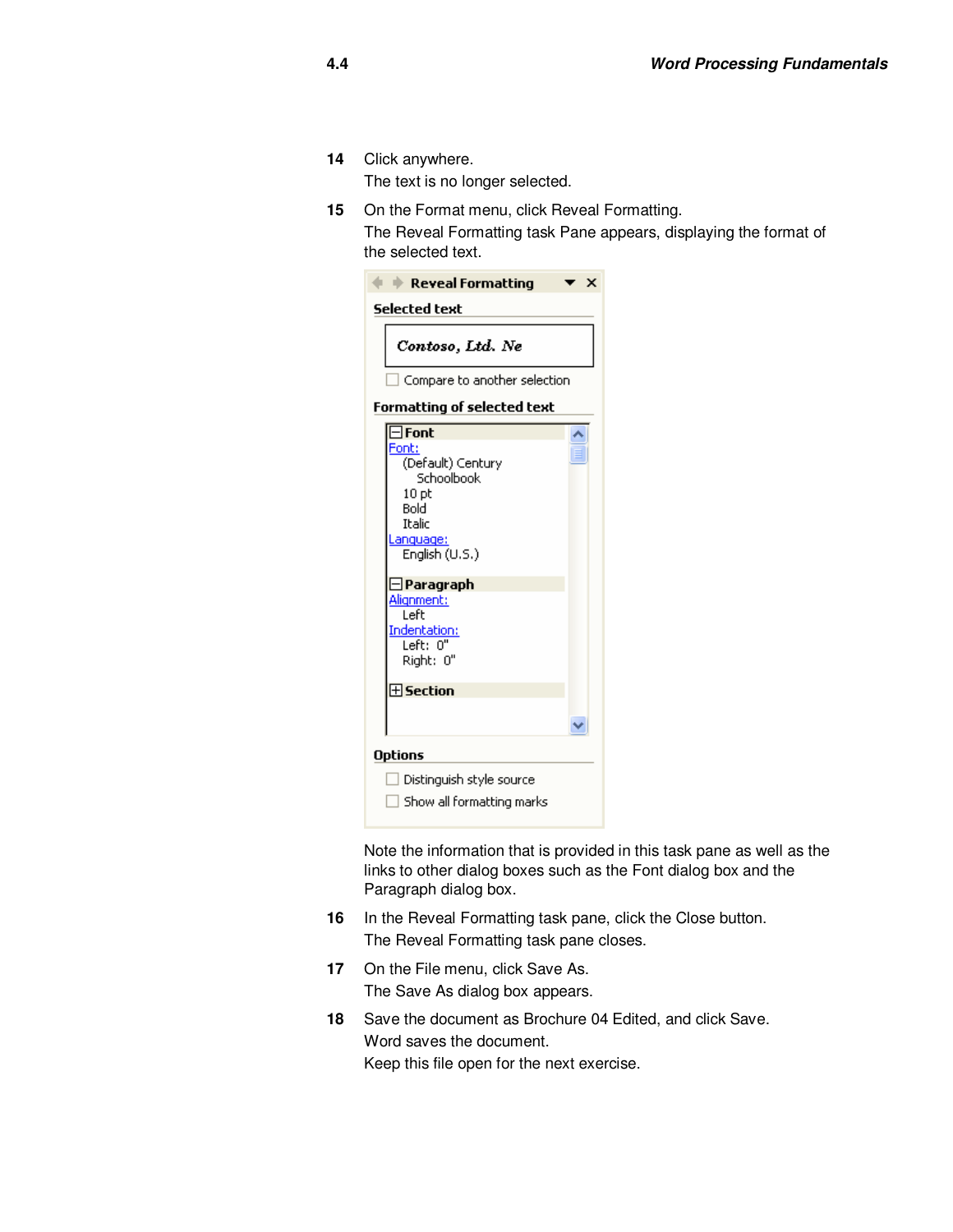# Applying Character Effects to Text

You can apply formatting attributes and effects that are not available on the Formatting toolbar, such as superscript, subscript, strikethrough, and small caps character effects from the Font dialog box. When you use the Font dialog box, you can also change multiple attributes at once and display a sample of the selected attributes before you apply them to the text. Other attributes that are available only from the Font dialog box include special effects such as shadowed or embossed text and color for underlined text.

To use the Font dialog box, you select the text that you want to format, and on the Format menu, click Font. Or before you begin typing text, on the Format menu, click Font. Then all text that you type will appear in the format that you selected in the Font dialog box until you change the formatting again.

| <b>Font</b>                                                                                                                                                         |  |  |
|---------------------------------------------------------------------------------------------------------------------------------------------------------------------|--|--|
| Character Spacing   Text Effects<br>Font                                                                                                                            |  |  |
| Font style:<br>Font:<br>Size:<br>Century Schoolbook<br>10<br>Regular                                                                                                |  |  |
| Century Schoolbook<br>Regular<br>18<br>9<br>Thalic<br>Chiller<br><b>Bold</b><br>10<br>Colonna MT<br><b>Bold Italic</b><br>11<br>Comic Sans MS<br>12<br>Cooper Black |  |  |
| Underline style:<br>Underline color:<br>Font color:<br>Automatic<br>(none)<br>Automatic                                                                             |  |  |
| Effects<br>Strikethrough<br>Shadow<br>Small caps<br>Double strikethrough<br>Outline<br>All caps<br><b>Emboss</b><br>Superscript<br>Hidden<br>Subscript<br>Engrave   |  |  |
| Preview<br>Century Schoolbook<br>This is a TrueType font. This font will be used on both printer and screen.                                                        |  |  |
| Default<br>Cancel<br>OK                                                                                                                                             |  |  |

Since all the font attributes are visible in the Font dialog box, modifications can be made quite easily. You can use the Preview box to see how the modifications will look in the document.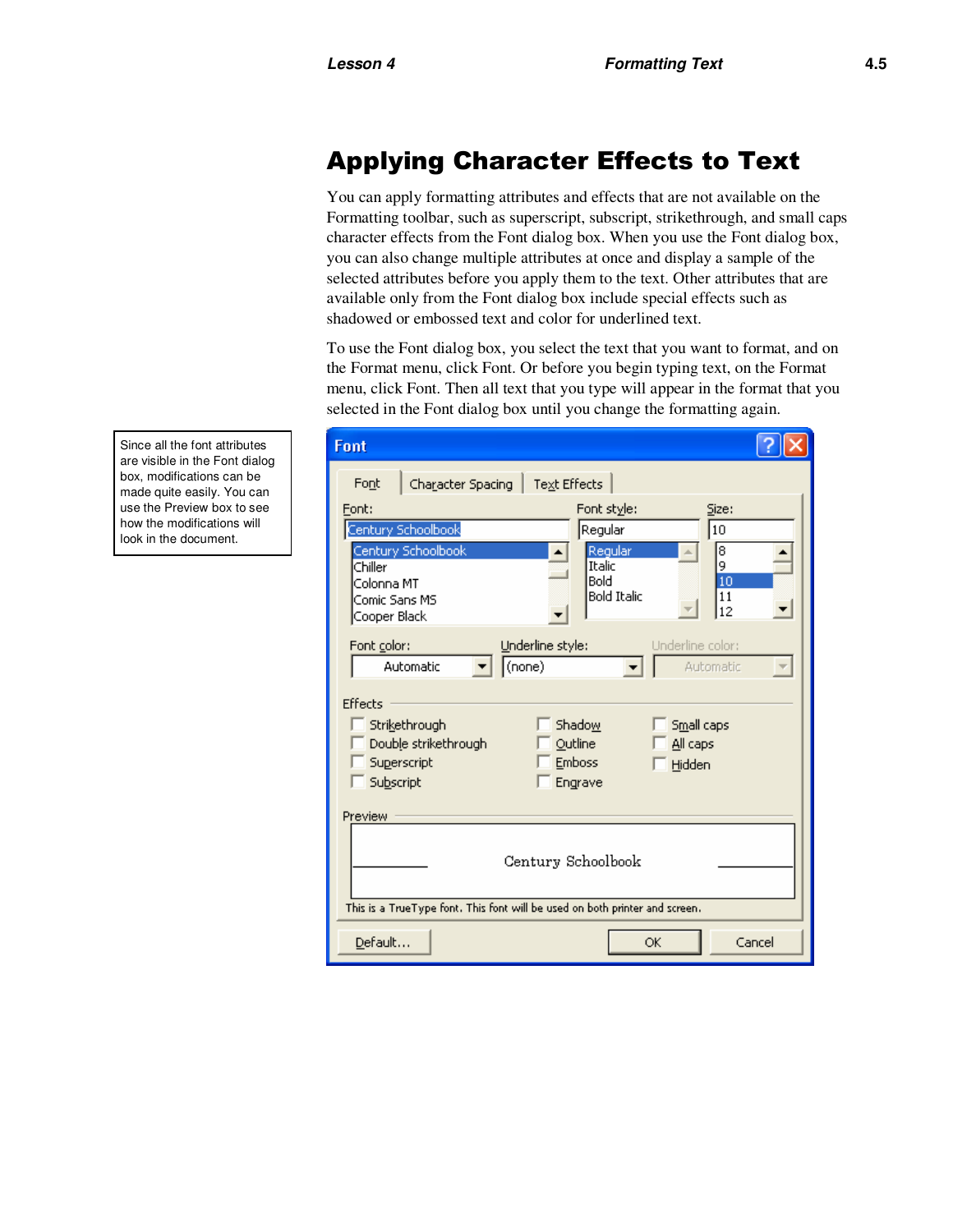# Aligning Text in a Document

By default, text that you type has the **Align Left** alignment attribute applied. That is, text is aligned with the left margin. However, you can use the **Center**, **Align Right**, or **Justify** attributes to align text. Centered text is placed equally between the left and right margins, right-aligned text is placed at the right margin, and justified text fills out all the space between the right and left margins. To align an existing paragraph, click anywhere in the paragraph and click one of the following buttons on the Formatting toolbar.

Use the alignment buttons on complete paragraphs rather than on characters or phrases. You do not need to select all the text in a paragraph before you apply an alignment. You only need to click to place the insertion point somewhere in the paragraph.

The following illustration shows the four different types of alignment attributes:

The architecture of Microsoft's Internet Explorer allows software developers to "host" the components they want in their applications, providing direct support for Internet standards without the need to launch a separate program. The flexibility provided by this "componentization" enables software developers to focus their energies on writing new and better applications, rather than focusing on the low-level plumbing required to support Internet standards.

The architecture of Microsoft's Internet Explorer allows software developers to "host" the components they want in their applications, providing direct support for Internet standards without the need to launch a separate program. The flexibility provided by this "componentization" enables software developers to focus their energies on writing new and better applications, rather than focusing on the low-level plumbing required to support Internet standards.

The architecture of Microsoft's Internet Explorer allows software developers to "host" the components they want in their applications, providing direct support for Internet standards without the need to launch a separate program. The flexibility provided by this "componentization" enables software developers to focus their energies on writing new and better applications, rather than focusing on the low-level plumbing required to support Internet standards.

The architecture of Microsoft's Internet Explorer allows software developers to "host" the components they want in their applications, providing direct support for Internet standards without the need to launch a separate program. The flexibility provided by this "componentization" enables software developers to focus their energies on writing new and better applications, rather than focusing on the low-level plumbing required to support Internet standards.

In this exercise, you center, right-align, left-align, and justify text.

- **1** Select the first heading line, Contoso, Ltd. Network.
- **2** On the Formatting toolbar, click the Center button. The heading line moves to the center of the document.
- **3** Click anywhere in the first paragraph.

As is true with text attributes, when an alignment attribute is turned on, all text typed from that point on is affected until you turn the attribute off.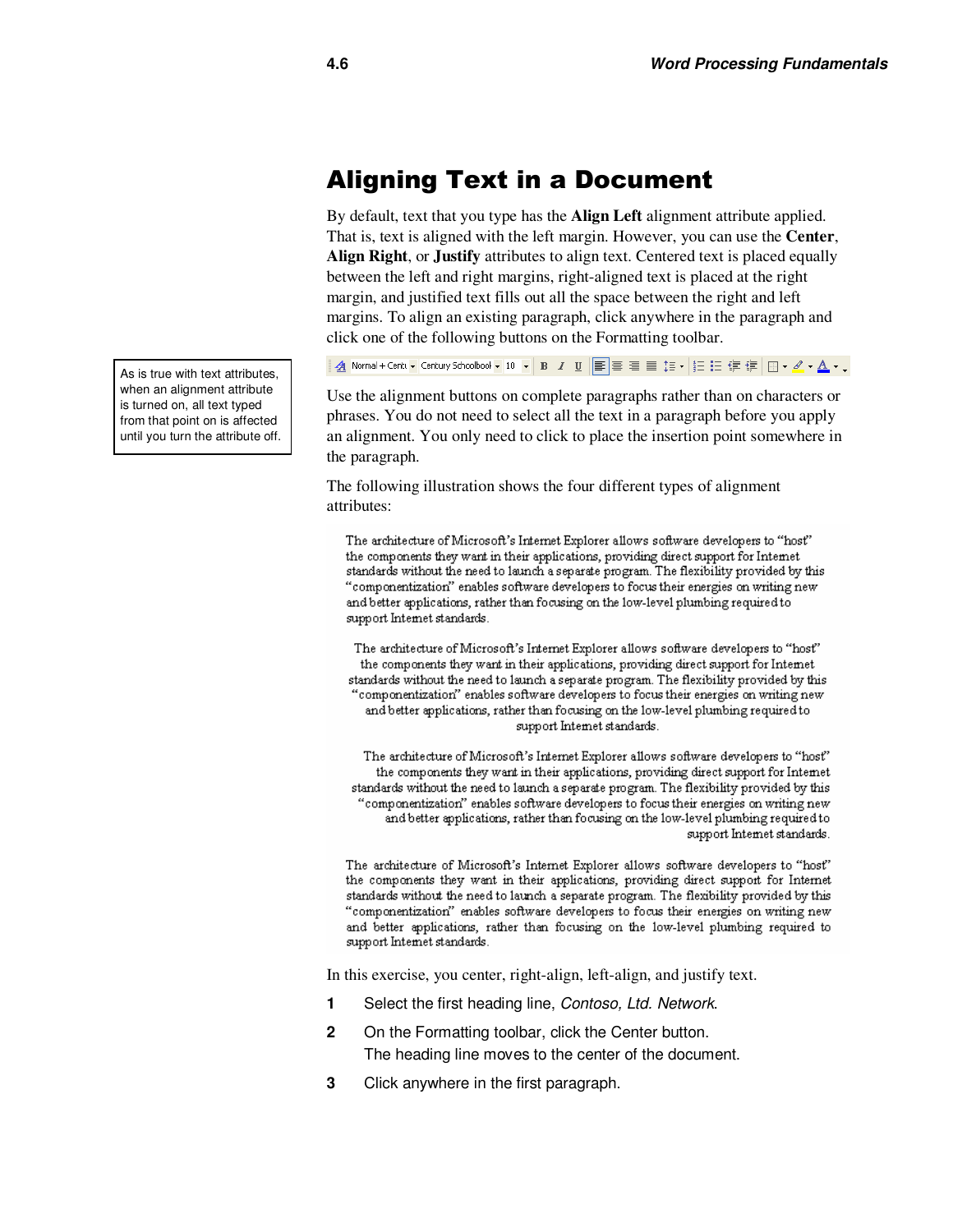**4** On the Formatting toolbar, click the Align Right button. The paragraph moves to the right margin.



- **5** On the Formatting toolbar, click the Align Left button. The paragraph moves back to the left margin.
- **6** On the Formatting toolbar, click the Justify button.
	- The lines in the paragraph now extend to both the left and right margins, except for the last line of the paragraph, which doesn't extend all the way to the right margin because it is shorter than the other lines.
- **7** On the Formatting toolbar, click the Align Left button to return the text to its original alignment.
- **8** Save and close this document. Keep Word open for the next exercise.

# Cutting and Pasting Text

When you cut and paste text, you are removing text from one location in a document and placing it in another location in the same document or in a different document. Copying and pasting duplicates the original information in another location or document. There are various methods for cutting and pasting text: you can click Cut and Paste on the Edit menu, use the mouse pointer to drag and drop text, or click the Cut and Paste buttons on the Standard toolbar. For example, the marketing manager at Contoso, Ltd. is updating the company brochure. The new brochure will contain information from an internal memorandum that was distributed to company employees. To save time, she will copy the information in the memo, rather than retyping it, and will paste the information into the brochure that she is updating.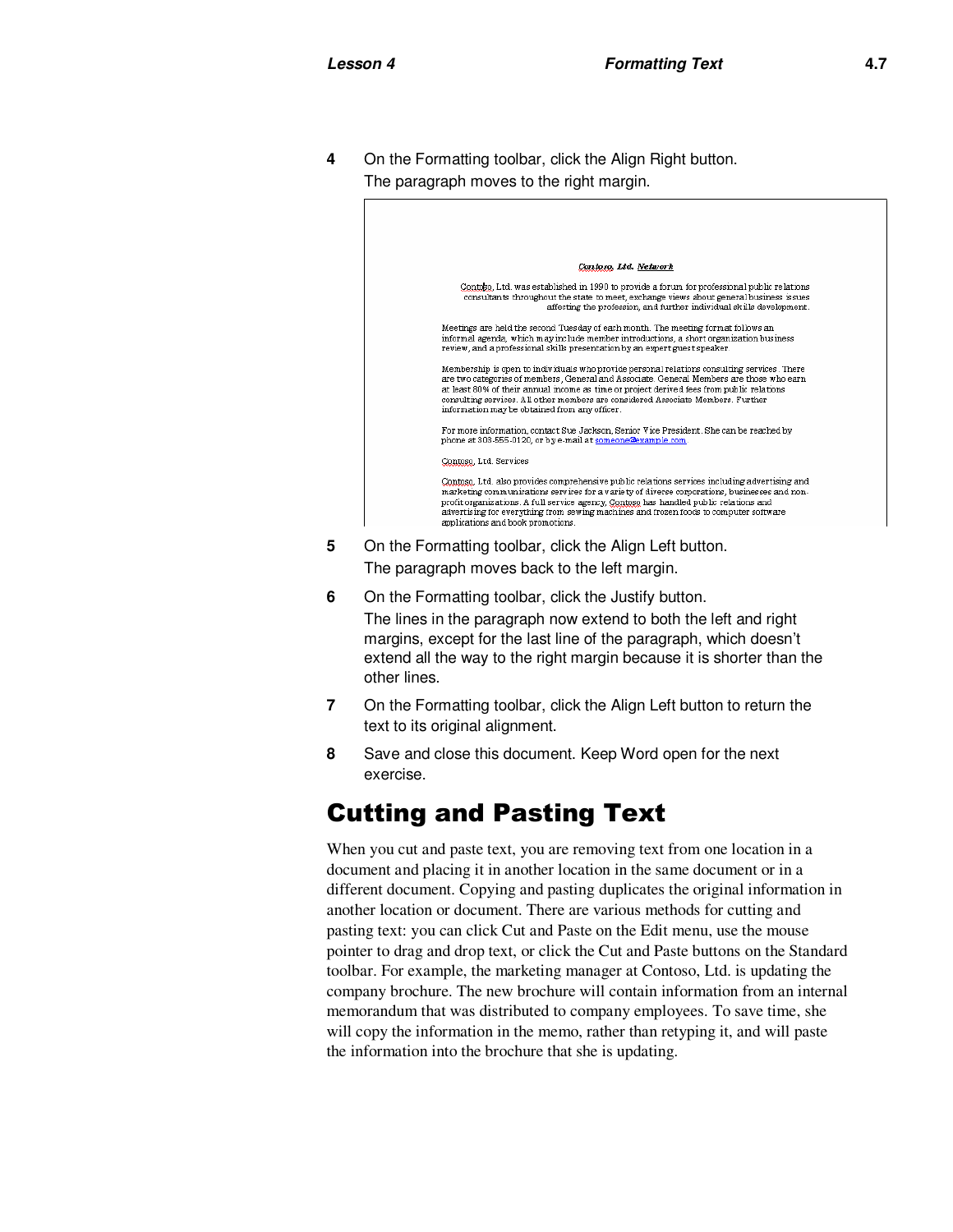When you use the Copy command, text that you select is duplicated in a new location while also remaining in the original spot. When you use the Cut command, the text that you select is taken from its original position and moved to another location.

When you paste something from the Clipboard, the Paste Options button appears next to the item you have pasted. Clicking the Paste Options button displays a list of actions Word can take regarding the pasted item. This list will vary depending upon the content of the pasted item but generally (for text items) will include: Keep Source Formatting, Use Destination Styles, Match Destination Formatting, and Keep Text Only. These options allow you a quick and easy way to format pasted text to match an existing document—or not, depending upon your needs.

In this exercise, you copy selected text from one document to another, and cut and paste selected text within the same document.

- **1** On the Standard toolbar, click the Open button. The Open dialog box appears with the contents of the Lesson04 folder displayed.
- **2** Select the file named Memorandum 04 and click Open. Word opens the file.
- **3** Select the main paragraph of the memo.
- **4** On the Standard toolbar, click the Copy button. Nothing changes on the screen, but the text is copied. The main paragraph remains selected.
- **5** On the File menu, click Close to close the memorandum document. The brochure document is now visible.
- **6** Scroll down and click at the end of the document after the word Photography.
- **7** Press Enter twice. The insertion point moves two lines below the word Photography.

click the selected text, and on the shortcut menu, click Cut or Copy. To paste text, rightclick the location where you want to paste the text, and on the shortcut menu, click Paste.

To use a shortcut menu to copy or cut and paste, right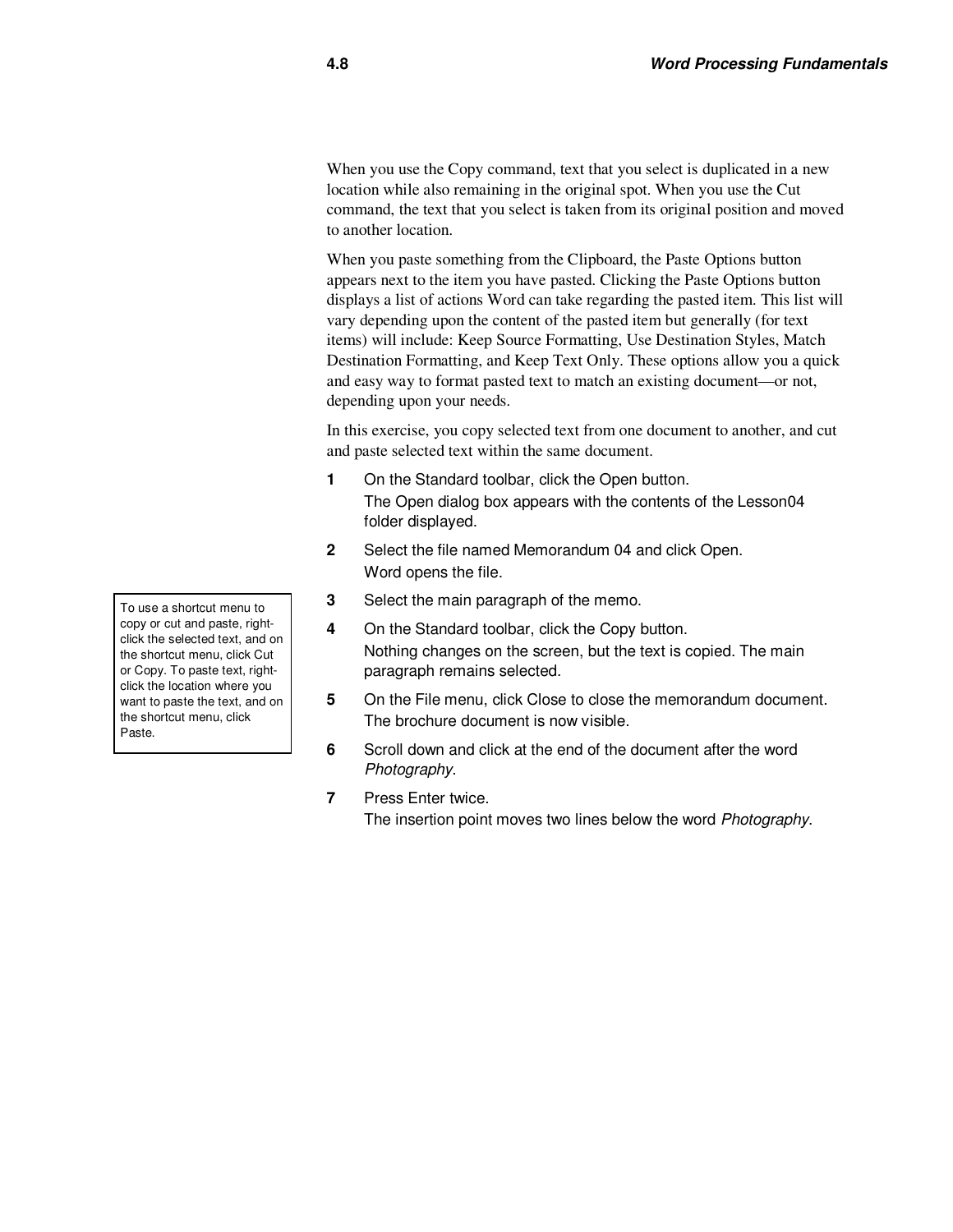**8** On the Standard toolbar, click the Paste button. The paragraph remains in the original document, and a copy of the



- **9** Click the Paste Options button. The menu of options for pasting opens.
	- Keep Source Formatting  $\circ$ ◉⊩ Use Destination Styles Match Destination Formatting 0. О Keep Text Only 4 Apply Style or Formatting...
- **10** Click Match Destination Formatting. The font size changes to 10.
- **11** Select the fourth paragraph, which begins For more information.
- **12** On the Standard toolbar, click the Cut button, and press Delete to remove the extra blank line. The paragraph is removed from its location in the document and is placed on the Clipboard.
- **13** Click the blank line below the word Photography (the last item in the list of services).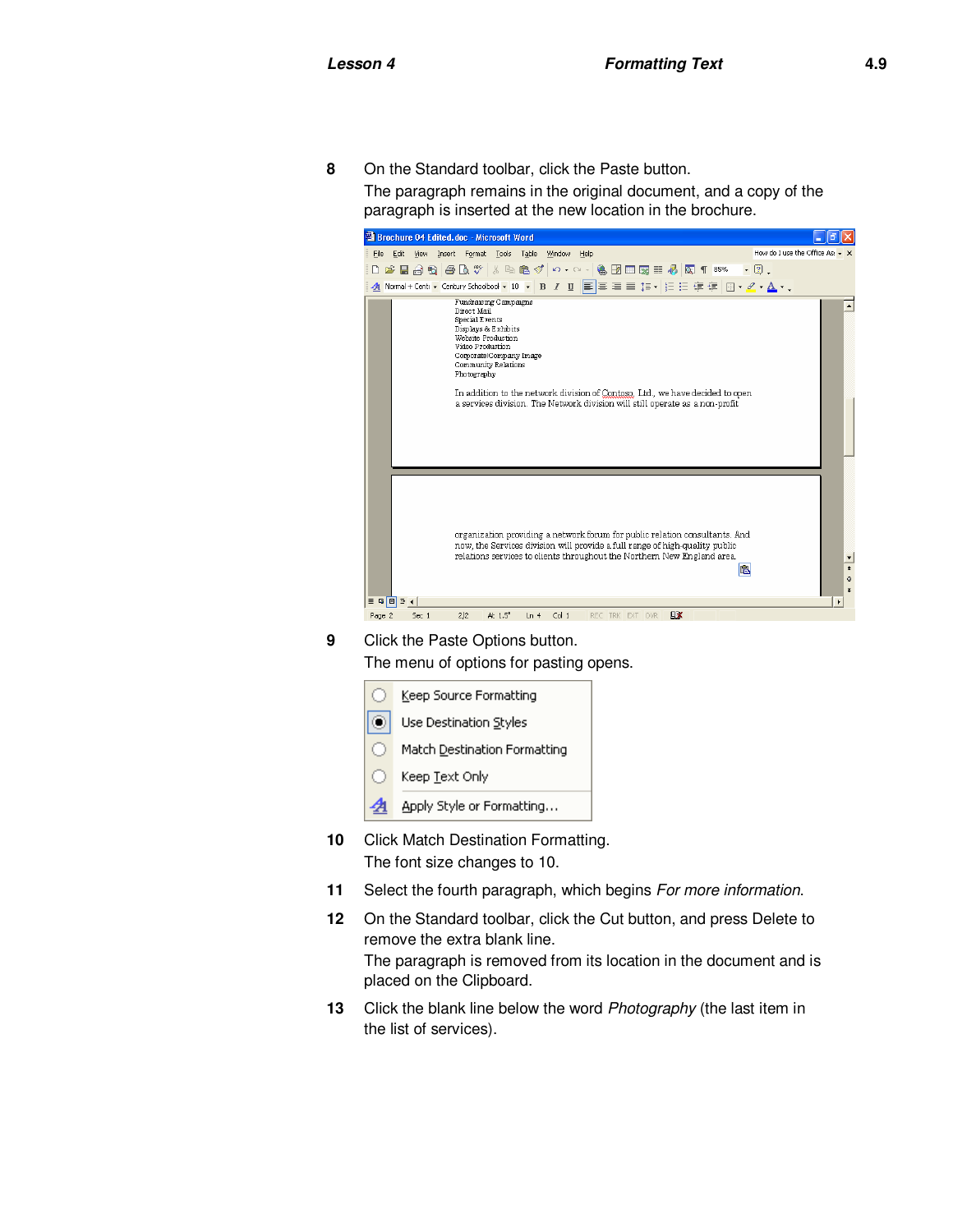**14** Press Enter to separate the paragraph with a blank line, and on the Standard toolbar, click the Paste button.

The paragraph appears at the new location after the list of services.

| With a philosophy of providing hands-on attention and personalized service for our clients,<br>Contoso is committed to creative, high-quality work, innovative solutions and responsive<br>service. We believe dedicated teamwork is the key to helping our clients achieve success. |
|--------------------------------------------------------------------------------------------------------------------------------------------------------------------------------------------------------------------------------------------------------------------------------------|
| Following is a list of services provided by Contoso, Ltd.:                                                                                                                                                                                                                           |
| News Releases<br>Public Information Campaigns<br>Fundraising Campaigns<br>Direct Mail<br>Special Events<br>Displays & Exhibits<br>Website Production<br>Video Production<br>Corporate/Company Image<br>Community Relations<br>Photography                                            |
| For more information, contact Sue Jackson, Senior Vice President. She can be reached by<br>phone at 303-555-0120, or by e-mail at someone@example.com.                                                                                                                               |
| In addition to the network division of $\mathcal{G}_{\text{OMMSQ}}$ , Ltd., we have determine to open a services<br>division. The Network division will still operate as a non-profit organization providing a                                                                       |
|                                                                                                                                                                                                                                                                                      |
|                                                                                                                                                                                                                                                                                      |
|                                                                                                                                                                                                                                                                                      |

**15** On the Standard toolbar, click the Save button. Keep this file open for the next exercise.

# Using Drag and Drop to Edit Text

To cut and paste without using the buttons, you can use the drag-and-drop technique. As is true with other editing techniques, you begin by selecting the desired text. To drag and drop, select the text, position the mouse pointer over the selected text, hold down the left mouse button, and then drag the selection to a new location.

In this exercise, you use drag and drop to move text within a document.

**1** Click the selection area to the left of the word Photography to select the entire line.

To copy text using drag and drop, position the mouse pointer over the selected text, hold down the mouse button, hold down Ctrl, and then drag to the new location.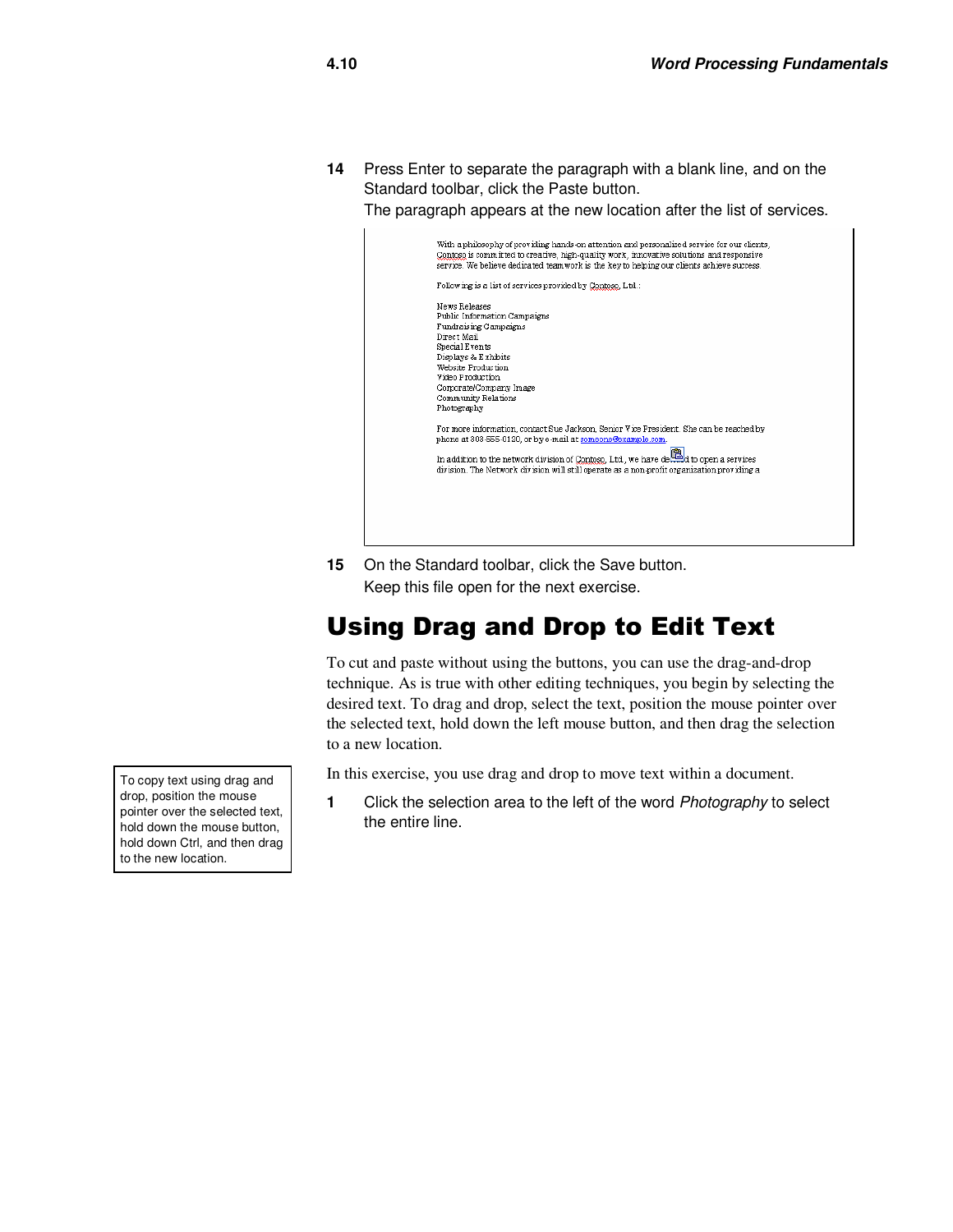**2** Position the mouse pointer over the selected text, and press and hold down the left mouse button.

A dotted rectangle appears near the mouse pointer.

| With a philosophy of providing hands-on attention and personalized service for our clients,<br>Contoso is committed to creative, high-quality work, innovative solutions and responsive<br>service. We believe dedicated teamwork is the key to helping our clients achieve success.                                                                                                                                                                                                                                                                                                              |
|---------------------------------------------------------------------------------------------------------------------------------------------------------------------------------------------------------------------------------------------------------------------------------------------------------------------------------------------------------------------------------------------------------------------------------------------------------------------------------------------------------------------------------------------------------------------------------------------------|
| Following is a list of services provided by Contoso, Ltd.:                                                                                                                                                                                                                                                                                                                                                                                                                                                                                                                                        |
| News Releases<br>Public Information Campaigns<br>Fundraising Campaigns<br>Direct Mail<br>Special Events<br>Displays & Exhibits<br>Website Production<br>Video Production<br>Corporate/Company Image<br>Community Relations<br>Photography.<br>For more information, contact Sue Jackson, Senior Vice President. She can be reached by<br>phone at 303-555-0120, or by e-mail at someone@example.com.<br>In addition to the network division of $Q$ ontoso, Ltd., we have de that to open a services<br>division. The Network division will still operate as a non-profit organization providing a |
|                                                                                                                                                                                                                                                                                                                                                                                                                                                                                                                                                                                                   |
|                                                                                                                                                                                                                                                                                                                                                                                                                                                                                                                                                                                                   |

- **3** Drag the text, with the dotted rectangle, until the dotted line mouse pointer is directly in front of the N in News Releases (the top line in the list of services).
- **4** Release the mouse button. The text moves to the new location.
- **5** On the Standard toolbar, click the Save button. Word saves the document. Keep this file open for the next exercise.

# Using Collect and Paste

Office XP actually uses two clipboards—the Windows Clipboard (which you have already used in this lesson) and the **Office Clipboard**. The Windows Clipboard can store only one selection at a time. However, the Office Clipboard can hold up to 24 items at a time, and you can paste any of these items into documents—not just the item that you most recently copied or cut to the Clipboard. You need to view the Office Clipboard's task pane so that you can see its contents.

The Office Clipboard is available in Microsoft Word, Excel, PowerPoint, and Outlook 2002. However, it is not available in Microsoft FrontPage 2002 or any non-Office XP programs.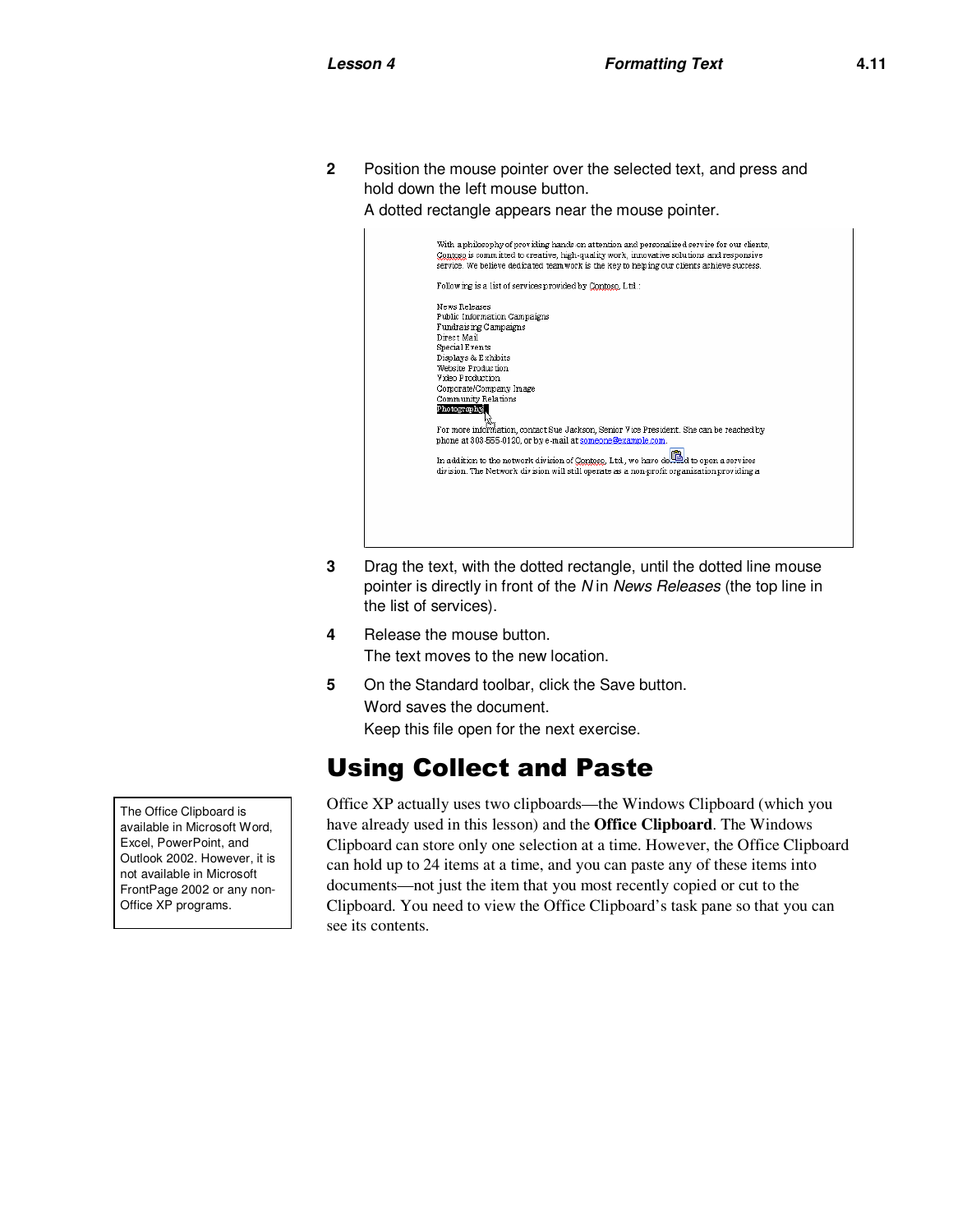| ♦ ♦ 1 of 24 - Clipboard                                                        |
|--------------------------------------------------------------------------------|
|                                                                                |
| Click an item to paste:                                                        |
| 网) Photography                                                                 |
|                                                                                |
|                                                                                |
|                                                                                |
|                                                                                |
|                                                                                |
|                                                                                |
|                                                                                |
|                                                                                |
|                                                                                |
|                                                                                |
|                                                                                |
|                                                                                |
|                                                                                |
| To display this task pane again, click<br>Office Clipboard on the Edit menu or |
| press Ctrl+C twice.                                                            |
| Options $\blacktriangledown$                                                   |

The Clipboard displays the first 50 characters of text or, if it is a graphic or some other form of data, as much of the item as is possible. Each item also has an icon next to it, which indicates the program from which it came.

The Clipboard task pane can appear automatically when you copy or cut two items consecutively if you have it set up to do so. If this option is turned off, you can manually open the Clipboard task pane by clicking Office Clipboard on the Edit menu.

The Office Clipboard can hold up to 24 items. If you try to copy a twenty-fifth item, a message asks if you want to discard the first item on the Office Clipboard and add the new item to the end of the Clipboard. If you click OK, the next time you copy an item from any program, the Office Clipboard automatically discards the first item and adds the new item. If you click Cancel, any new items that you copy won't be added to the Office Clipboard until you make space on the Office Clipboard by pasting or cutting items already stored there. You won't see the message again until the Office Clipboard is full. Note that the collected items remain on the Office Clipboard until you quit all open Office XP programs on your computer.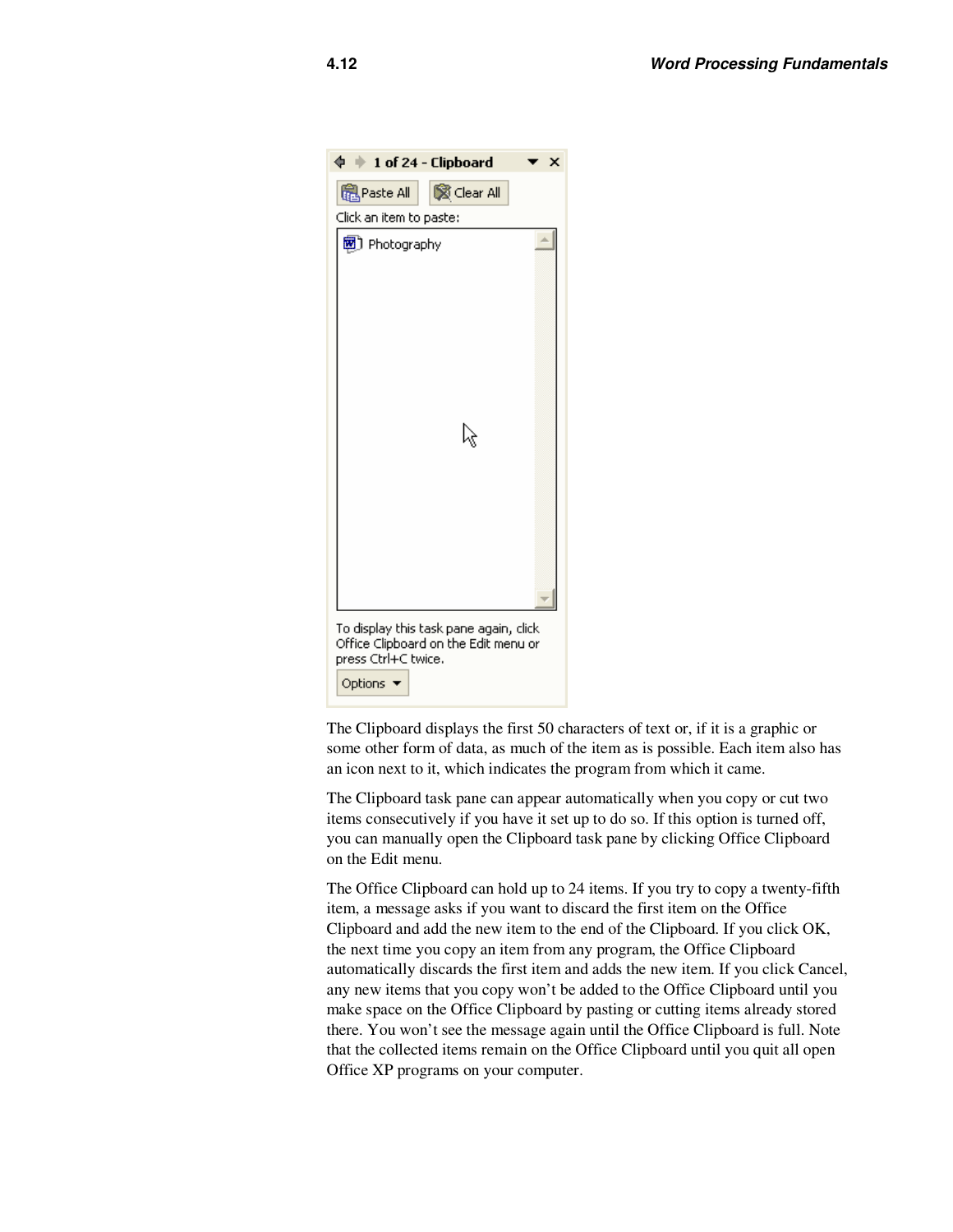To adjust the way in which the Office Clipboard works, click the Options button at the bottom of the Clipboard. From the menu choices that appear, you can choose to *Show Office Clipboard Automatically* when you cut or copy two items consecutively or to *Collect Without Showing Office Clipboard*. If you choose to *Show Status Near Taskbar When Copying* you'll see a ScreenTip near the Windows taskbar each time you cut or copy an item. You can also choose Show Office Clipboard Icon on Taskbar, which places an icon on the Windows taskbar. This icon will be displayed anytime you have the Clipboard open in one of the Office applications. You can then double-click this icon to display the Office Clipboard.

| $\checkmark$ | Show Office Clipboard Automatically      |  |  |
|--------------|------------------------------------------|--|--|
|              | Collect Without Showing Office Clipboard |  |  |
| $\checkmark$ | Show Office Clipboard Icon on Taskbar    |  |  |
|              | Show Status Near Taskbar When Copying    |  |  |

In this exercise, you open the Clipboard task pane, see how the Office Clipboard handles multiple items, and then paste from it and clear it.

- **1** On the Edit menu, click Office Clipboard. The Clipboard task pane opens.
- **2** Click the Clear All button.

If there were any cut or copied items in the Clipboard, they are cleared.



- **3** On the Standard toolbar, click the Open button. In the Open dialog box, select the file named Logo 04, and click Open. Word opens the file.
- **4** Click the text Contoso, Ltd. Little boxes appear around the logo, indicating that the logo is selected.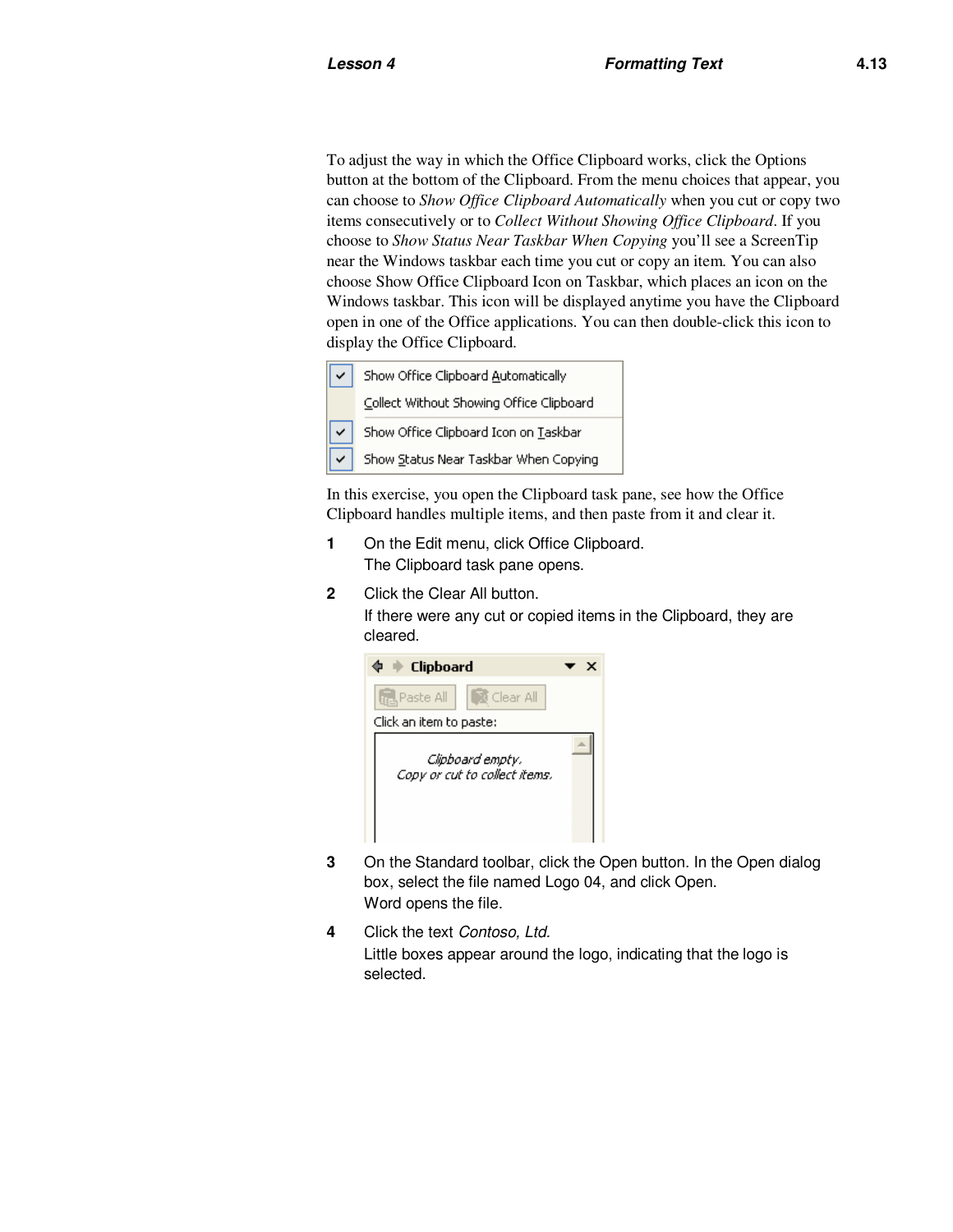**5** On the Standard toolbar, click the Copy button.

The logo is copied from the document and placed in the Clipboard. A ScreenTip appears on the taskbar indicating that the item has been collected. There is one item available in the Clipboard.

| 1 of 24 - Clipboard |
|---------------------|
| Item collected.     |

**6** Close the logo document.

The logo document closes, and the brochure document appears.

|                         | □ ➡ 1 of 24 - Clipboard | × |
|-------------------------|-------------------------|---|
| 6 Paste All             | Clear All               |   |
| Click an item to paste: |                         |   |
|                         |                         |   |

- **7** Double-click in the selection area next to the last paragraph of the brochure document that begins In addition to the network.
- **8** On the Standard toolbar, click the Cut button. The paragraph is removed from the document and placed on the Office Clipboard. The Clipboard task pane now contains two items.



- **9** Scroll up to the top of the document, and click in front of the letter C in the heading Contoso, Ltd. Network.
- **10** Press Enter eight times to move the title down.
- **11** Click at the top of the document to position the insertion point.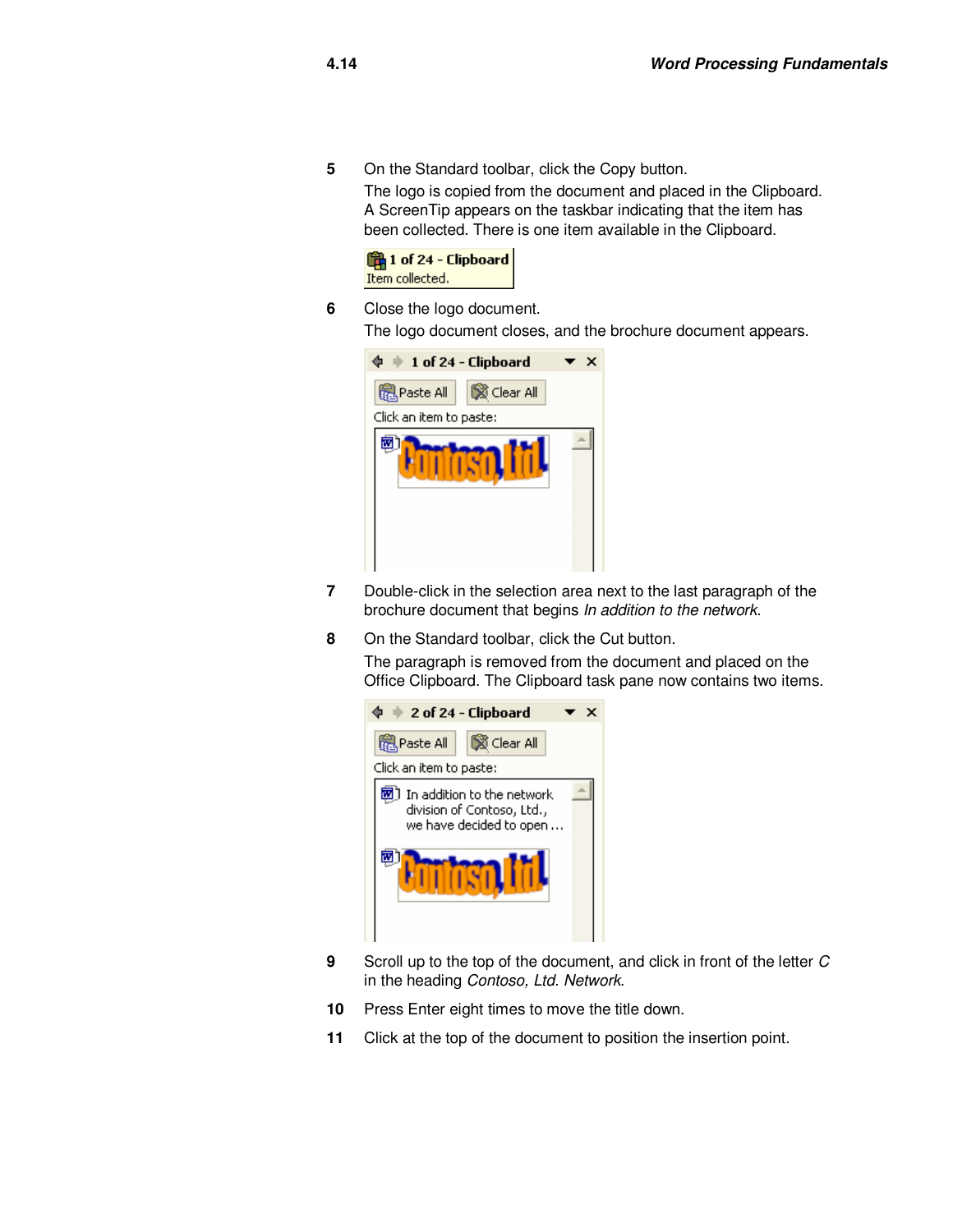- **12** On the Clipboard task pane, click the logo item. The logo Contoso, Ltd. now appears at the top of the brochure. (Click and drag, if necessary, to position the logo in the center of the page.)
- **13** Scroll down and click the blank line above the second heading, Contoso, Ltd. Services, and then press Enter to insert another blank line.
- **14** On the Clipboard task pane, click the copied paragraph. The paragraph is inserted at the bottom of the first section in the document.



- **15** On the Clipboard task pane, click the Clear All button.
- **16** In the upper-right corner of the Clipboard task pane, click the Close button.

The Clipboard task pane closes.

**17** On the Standard toolbar, click the Save button to save the document. Word saves the document.

Keep this file open for the next exercise.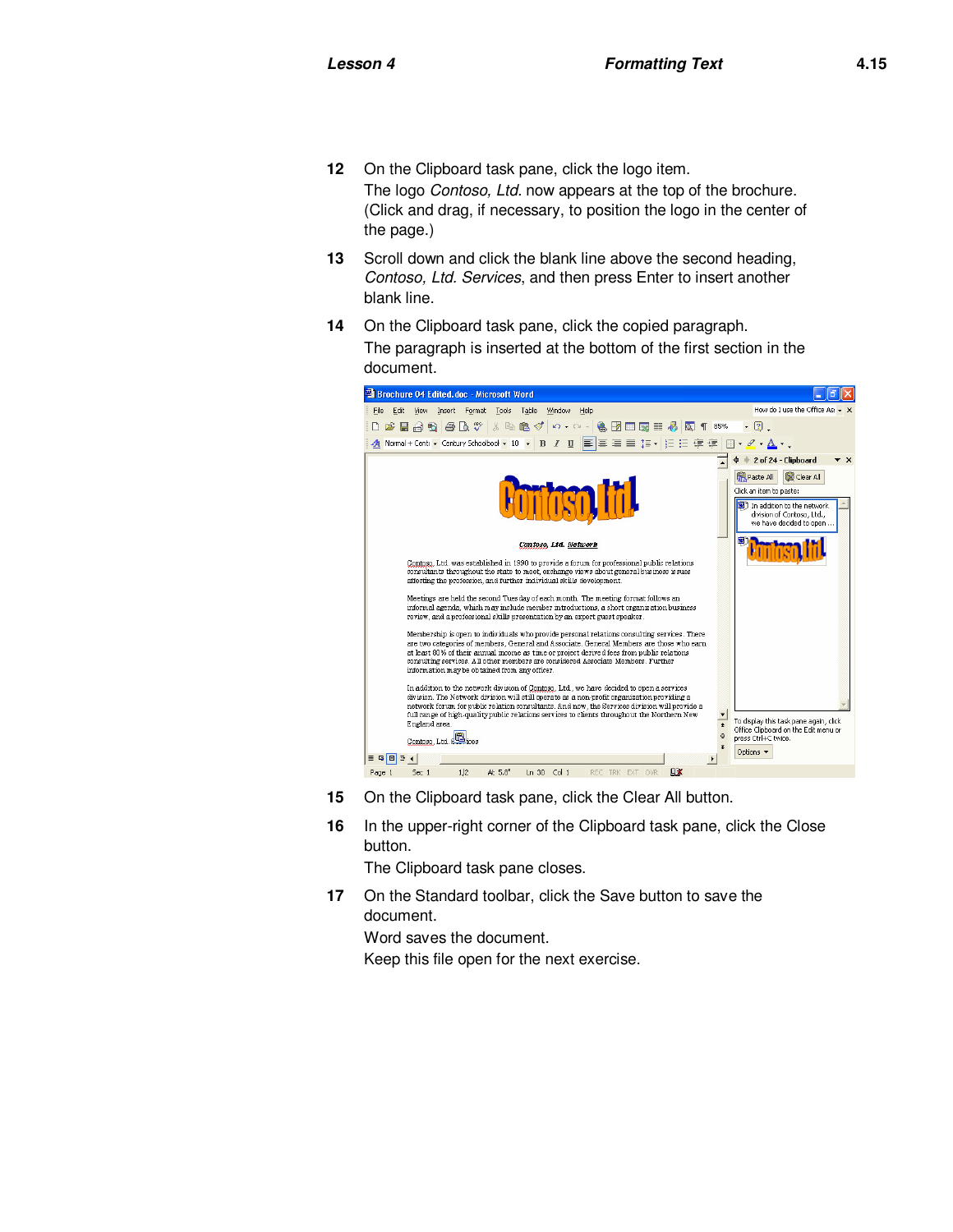# Applying Styles to Text

**Styles** save you time when formatting a document and help you maintain a consistent format within the same document and from document to document. For example, suppose you are creating a document that contains several subheadings. You want these subheadings to be green and in a different font than your text. Instead of using the formatting options on the Formatting toolbar every time you type a subheading in the document, you can create a style.

After you create the style, you simply place the insertion point anywhere in the existing text or anywhere in the document you want the style to start and click the Style down arrow. Select the style you want, and the text is modified with the chosen style.

Whenever you open a new, blank document, Word automatically attaches a standard template to the document. A template is a preformatted document that has its own set of styles. When you type in a new, blank document, the characters are set in a default style that is called Normal. The words that you type are automatically formatted in the font Times New Roman, at 12 points in size, and aligned against the left margin. The Normal template has five styles, three of which are designed for use as headings. The names of styles are located on the Formatting toolbar, in the Style list, as shown in our next figure.

| Clear Formatting                                          |   |  |
|-----------------------------------------------------------|---|--|
| Centered                                                  |   |  |
| Century Schoolbook, 10 pt                                 |   |  |
| Century Schoolbook, 10 pt, Bold, Italic                   |   |  |
| Century Schoolbook, 10 pt, Bold, Italic, Centered         |   |  |
| <b>Century Schoolbook, 10 pt, Bold, Italic, Underline</b> |   |  |
| <b>Heading 1</b>                                          | 1 |  |
| <b>Heading 2</b>                                          | 1 |  |
| Heading 3                                                 | 1 |  |
| <b>Hyperlink</b>                                          | ₫ |  |
| Normal                                                    | 1 |  |
| More                                                      |   |  |

A style is a named set of formatting instructions, used to apply multiple formatting characteristics to text in a single step.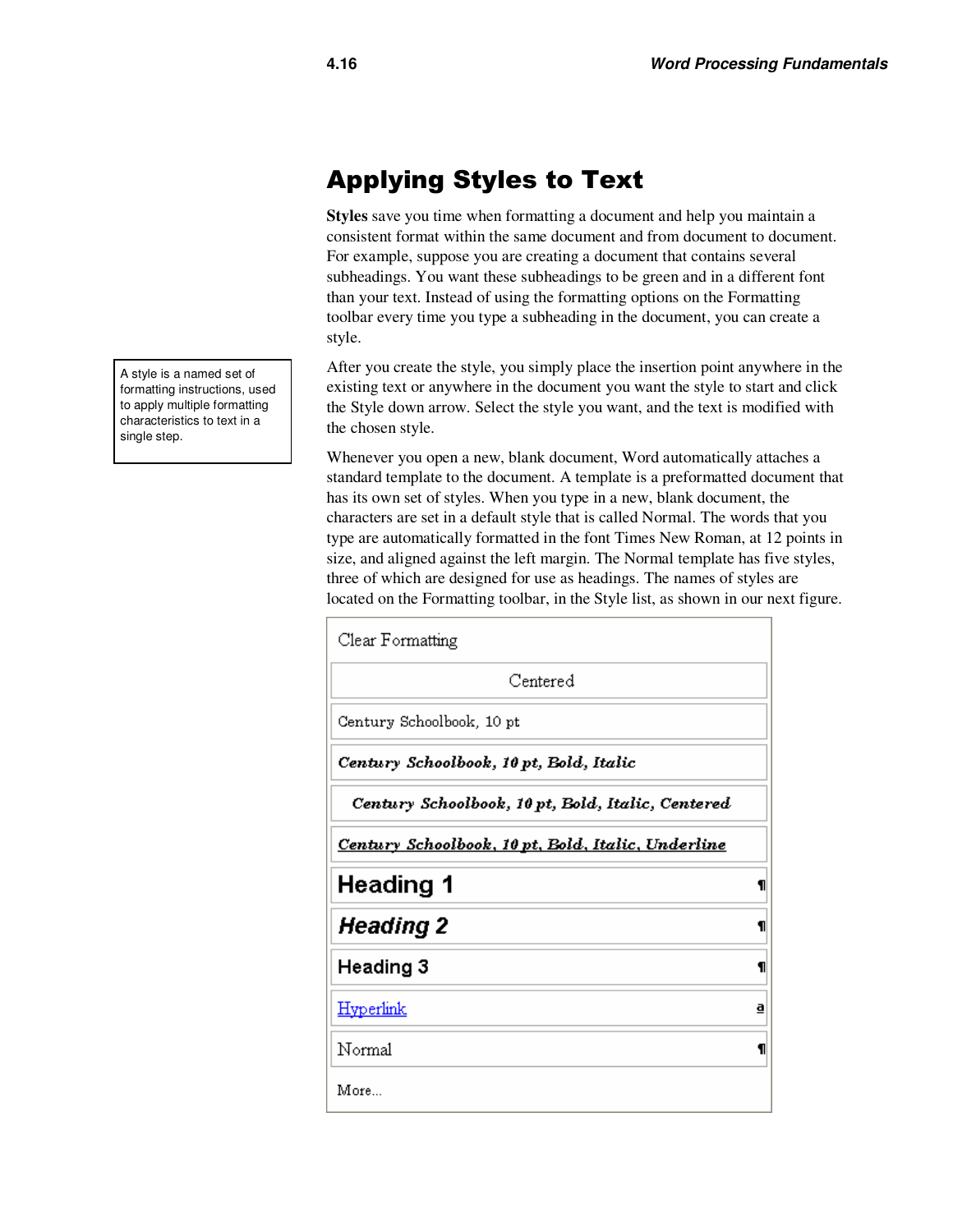You can use styles to quickly apply multiple formatting attributes to text. For example, you could specify attributes such as bold, left align, italicize, and even font color, and then apply all those attributes at the same time by applying a style. Simply select or click the text, and on the Formatting toolbar, click the Style down arrow, and click the style that you want to apply. If you want to apply a style to an entire paragraph, you need only click anywhere in that paragraph and click the style name in the Style list. You can also apply a style by clicking a blank line, selecting a style from the Style list, and typing. The text that you type from then on appears in the style that you selected.

In this exercise, you apply styles to paragraphs.

- **1** Scroll down in the document, and click anywhere in the word Photography, which is the first item in the list of services near the end of the document.
- **2** On the Formatting toolbar, click the Style down arrow, and click Heading 3.

The style is applied to the current paragraph—in this case, the single line Photography.

**3** Select the remaining list items, click the Style down arrow, and click Heading 3.

The Heading 3 style is applied to all the paragraphs in the list.

- **4** Click outside of the list to deselect the paragraphs. The list should look like the one in the following illustration.
	- Photography **News Releases Public Information Campaigns** Fundraising Campaigns **Direct Mail Special Events** Displays & Exhibits **Website Production** Video Production Corporate/Company Image **Community Relations**

**5** Click in front of the first line in the last paragraph of the document.

**6** On the Formatting toolbar, click the Style down arrow, and click Heading 1.

The style is applied to the entire paragraph.

On the Edit menu, click the Repeat command to apply styles to multiple paragraphs that are scattered throughout the document. Apply the style that you want to use in the first paragraph, click or select the next paragraph, and press Ctrl+Y or F4. Use this method until you are finished applying the style.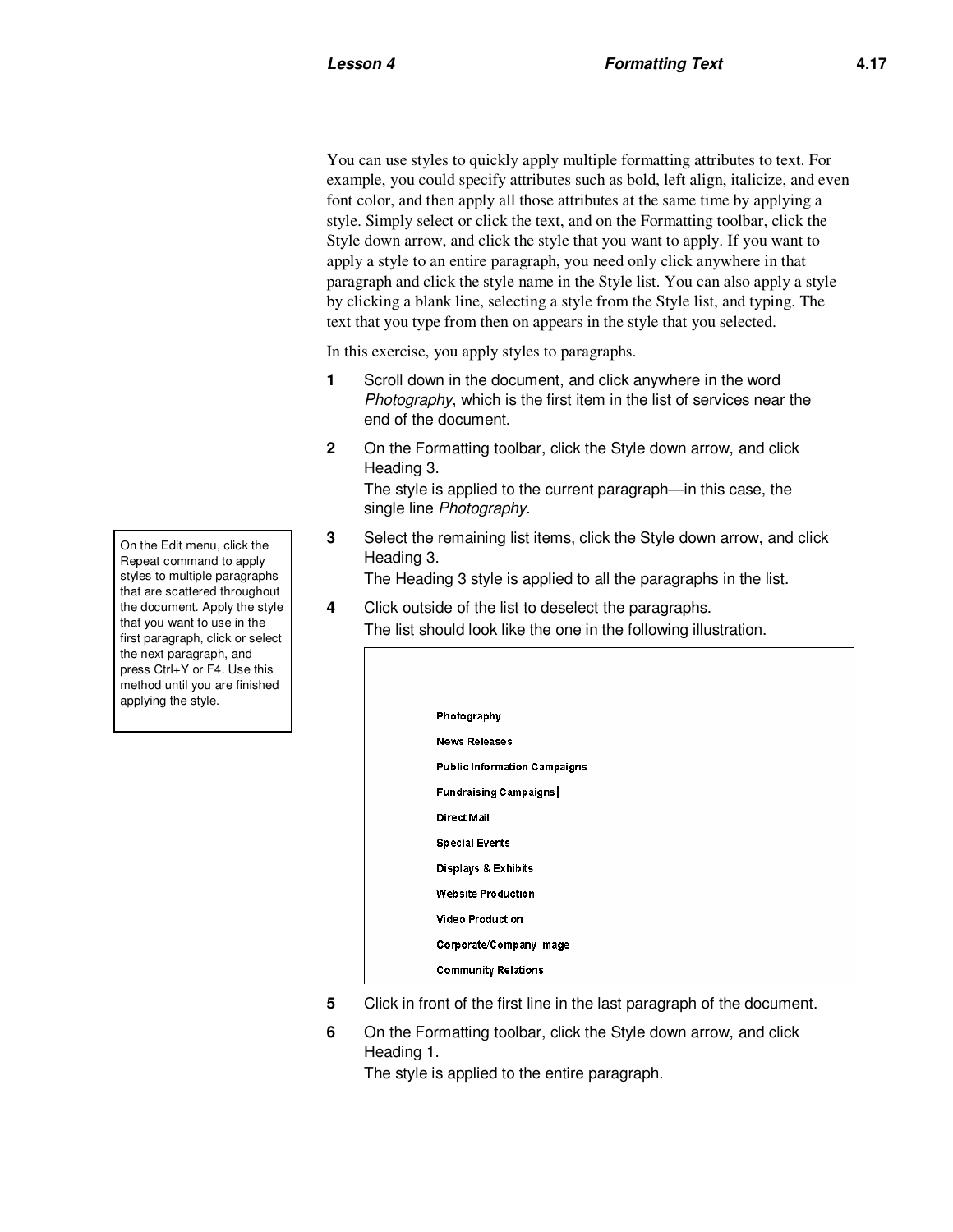- **7** On the Standard toolbar, click the Undo button to remove the formatting that you just applied.
- **8** In the last paragraph of the document, select the words For more information.
- **9** On the Formatting toolbar, click the Style down arrow, and click Heading 3.

The style is applied only to the selected text and not to the entire paragraph.

- **10** Select the P in the word Photography, which is the first item in the list of services.
- **11** Click the Style down arrow, and click Heading 1. The character becomes larger.
- **12** On the Standard toolbar, click the Undo button to remove the formatting you just applied.
- **13** On the Standard toolbar, click the Save button. Word saves the document. Keep this file open for the next exercise.

# Previewing a Document

To see exactly how your document will look after it is printed, you can use **Print Preview**. The Print Preview window shows you exactly how the lines on the page will appear when they're printed and where page breaks will occur. If you don't like the layout, you can make adjustments before you print. Using Print Preview can help you identify desired formatting changes without wasting paper.

# tip

In Print Layout view, you can show or hide the white space between the pages. Position the pointer between the pages until the Show White Space pointer or Hide White Space pointer appears, and then click the page.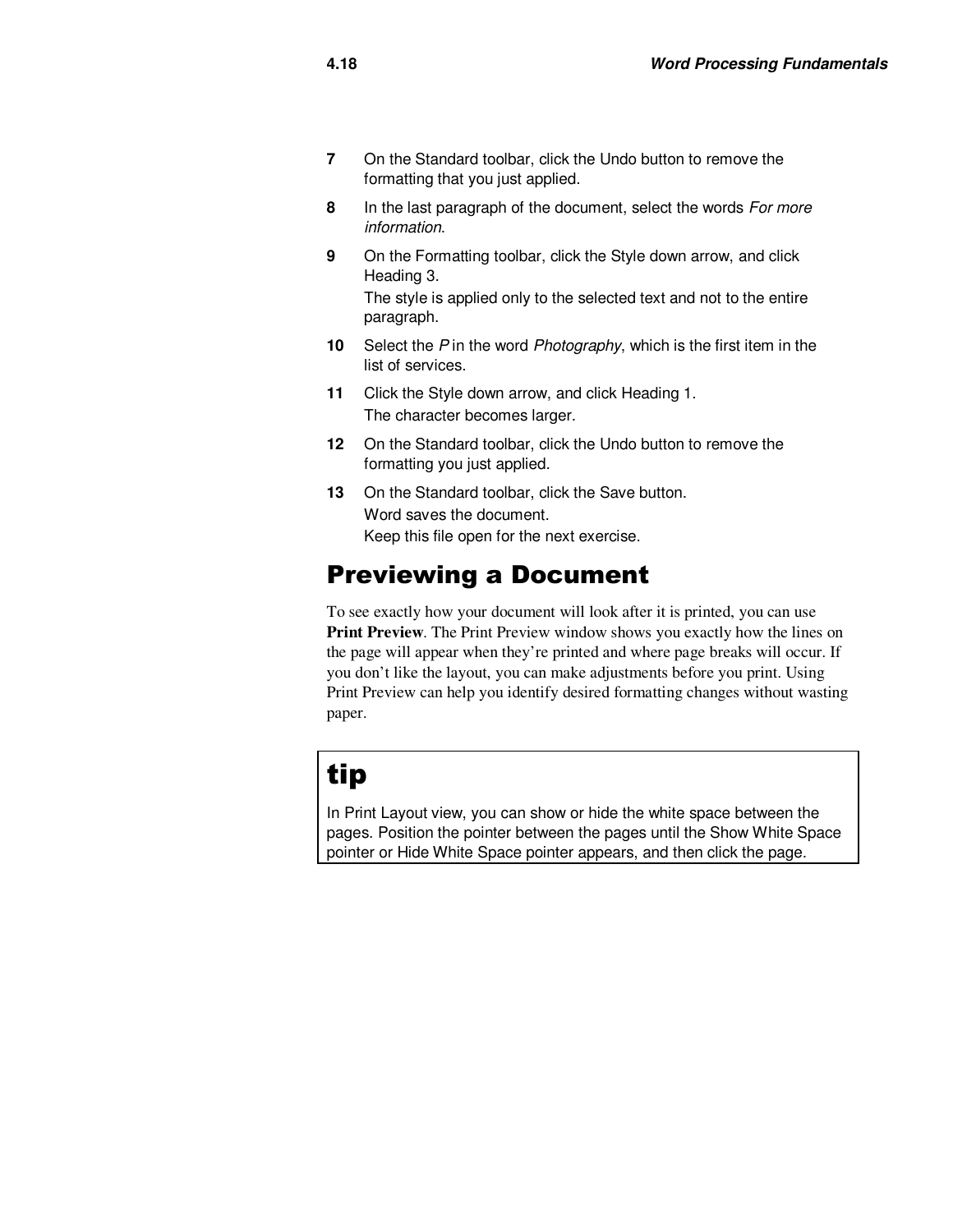In this exercise, you preview a document before printing it.

**1** On the Standard toolbar, click the Print Preview button.



- **2** On the Print Preview toolbar, click the Multiple Pages button, and click the second button in the top row to view two pages at a time.
- **3** Click the One Page button to return to the single-page view.
- **4** On the Print Preview toolbar, click Close. The Print Preview closes, and Word returns to the previous view of the document.

Keep this file open for the next exercise.

# important

You must have a printer to complete the following exercise.

# Printing a Document

You can use two methods to print a document in Word. One way is to use the Print button to print one copy of all pages in the current document using the default printer. This method is convenient when you want to print the entire document. The other method is to use the menu to display the Print dialog box. If you want to print multiple copies of the document, print from a different printer, print selected text, or print a range of pages, you use the Print dialog box to specify any of these options. For example, instead of printing out the entire document to review and edit page 6, you can use the Print dialog box to print page 6 only.

The screen should look similar to the one shown here. If the ruler isn't visible, click the View Ruler button.

To print a document in Print Preview, on the Print Preview toolbar, click the Print button.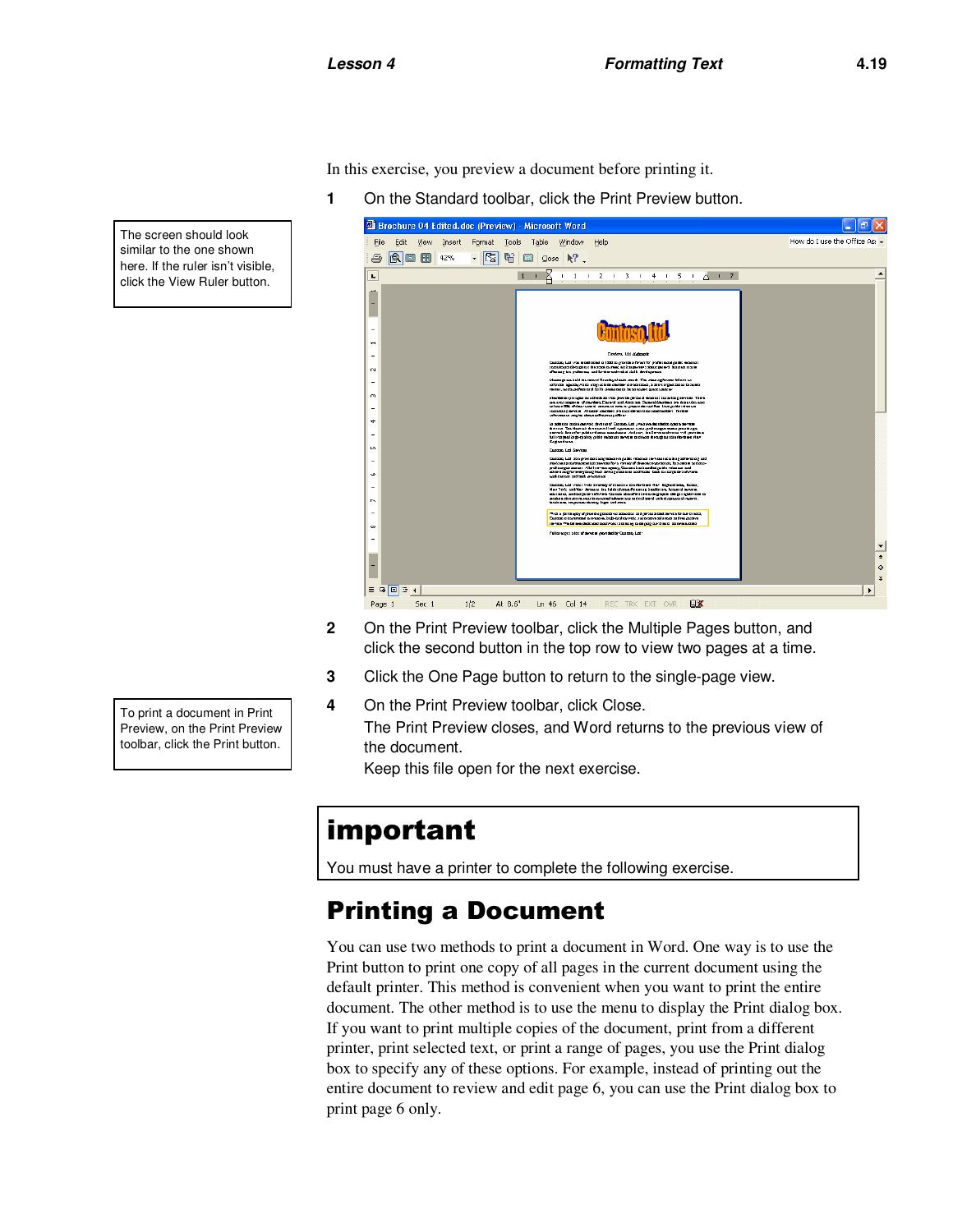The default printer is the specific printer that is selected automatically as the location where documents will be printed from your computer.

In this exercise, you practice printing a document by using both the Print button and the Print dialog box, and then you print only a selected block of text.

- **1** On the Standard toolbar, click the Print button. One copy of the current document is printed on the default printer.
- **2** Click anywhere on the first page of the document.
- **3** On the File menu, click Print.

| The Print dialog box appears.                                                                                                                                 |                                                  |                                                              |
|---------------------------------------------------------------------------------------------------------------------------------------------------------------|--------------------------------------------------|--------------------------------------------------------------|
| Print                                                                                                                                                         |                                                  |                                                              |
| Printer<br>SENCEP_1\LASERJET_8000N<br>Name:<br>Idle<br>Status:<br>HP LaserJet 8000 Series PCL<br>Type:<br>\\CEP_1\LASERJET_8000N<br>Where:<br>Comment:        |                                                  | Properties<br>Find Printer<br>Print to file<br>Manual duplex |
| Page range<br>ு து<br>$\Gamma$ Selection<br>C Current page<br>C Pages:<br>Enter page numbers and/or page ranges<br>separated by commas. For example, 1,3,5–12 | Copies<br>Number of copies:<br>ы                 | $\vert$ 1<br>÷<br>$\overline{\triangledown}$ Collate<br>Β    |
| Print what:<br>Document<br>Print:<br>All pages in range                                                                                                       | Zoom<br>Pages per sheet:<br>Scale to paper size: | 1 page<br>No Scaling                                         |
| Options                                                                                                                                                       |                                                  | Cancel<br>ОK                                                 |

**4** In the Page range section, click the Current page option, and click OK.

The first page of the document is printed.

- **5** Select the first paragraph, which begins Contoso, Ltd.
- **6** On the File menu, click Print. The Print dialog box appears.
- **7** In the Page range section, click the Selection option, and click OK. The selected text is printed.

You can also print a specific page other than the current page by typing the number of the page that you want to print in the Pages box in the Print dialog box. To print multiple pages, but not the entire document, you can type the page numbers, inserting a comma between page numbers for nonsequential pages or using a dash to indicate a continuous range of sequential pages. For example: 1,3,5 or 4-6.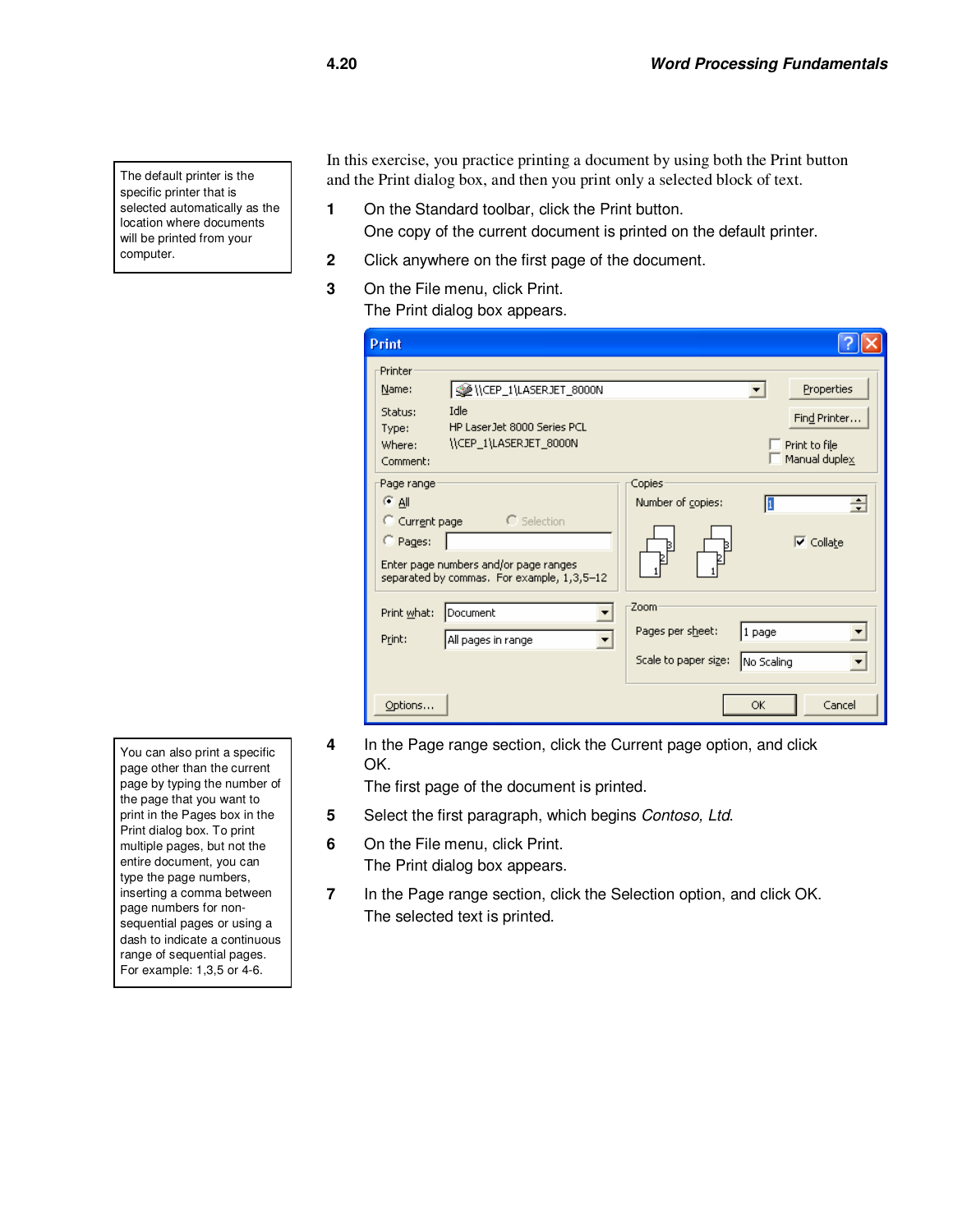# Lesson Wrap-Up

In this lesson, you learned how to format text. You also learned how to use various text attributes, how to cut or copy and paste text, and how to use the Clipboard to paste multiple selections. In addition, you applied styles, then previewed and printed the document.

If you are continuing to the next lesson:

- **1** On the Standard toolbar, click the Save button. Word saves the changes to the file.
- **2** On the File menu, click Close to close the file. Word closes the file.

If you are not continuing to other lessons:

- **1** On the Standard toolbar, click the Save button. Word saves the changes to the file.
- **2** In the upper-right corner of the Word window, click the Close button.

Word closes the file and the Word program closes.

# Quick Quiz

- **1** What key combination and shortcut key allow you to apply styles to multiple nonconsecutive paragraphs?
- **2** What are four methods to cut and paste a selection of text?
- **3** Before you print a document, how can you be sure that the margins will look right?
- **4** What is a style?
- **5** What are two ways that you can apply bold formatting to a selection of text?
- **6** How can you view multiple selections of text in the Office Clipboard?
- **7** What is the difference between cutting and copying text?
- **8** How can you edit a linked object in a Word document?